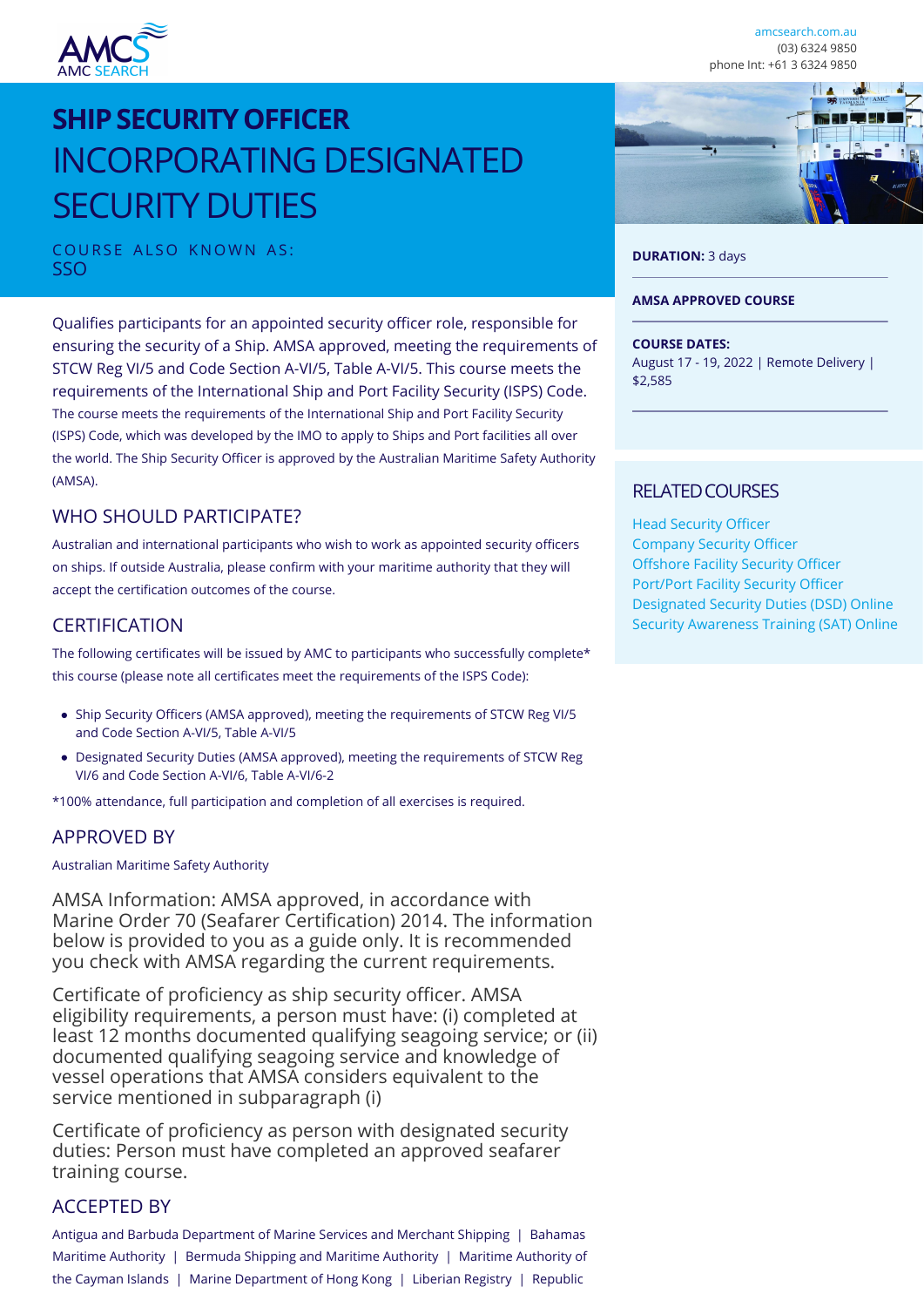of Marshall Islands Maritime Administrator | Panama Maritime Authority.

## COVID-19 VACCINATION

AMC Search (AMCS) is operating a COVID-Safe campus aligned with the protocols and procedures established by the University of Tasmania. The safety and wellbeing of staff, students and the broader community is an absolute priority for the University of Tasmania.

From 15th January 2022, anyone coming to any of our campuses, facilities or events will be required to be fully vaccinated or have a medical exemption. This includes: staff, students, residents in University accommodation, consultants, contractors, volunteers and visitors.

## PAYMENT OPTIONS

Payment methods accepted:

- Register now and pay later (payment required 15 days before the course starts)
- Credit Card (online or via (03) 6324-9850)
- Bank Deposit
- Company sponsorship.

Detailed payment options are available [here.](https://www.amcsearch.com.au/payment-options)

#### REGISTRATION TERMS

#### Face to face courses

Cancellations up to 15 working days prior to the scheduled date will be accepted without penalty. Cancellations less than 15 working days will be subject to 100% cancellation fee.

AMC Search reserves the right to cancel the course 15 working days prior to the scheduled date if insufficient registrations are received. Any fees paid for cancelled courses will be refunded in full.

When making flight bookings please ensure you book on a fully refundable basis.

#### Online courses

Payment of course fees, or authorisation to invoice from your company, is required before access to the online learning environment is provided. Please note, it will take between 2-4 business days to provide your access to the online course if you have not studied previously with AMC Search, the Australian Maritime College or the University of Tasmania.

## COURSE FEE INCLUDES

- Course notes and writing materials
- Morning and afternoon tea
- Complimentary WiFi access

## CONTENT

A participant successfully completing the Ship Security Officer programme will be able to:

- Describe recommended practices and procedures listed in international regulations and policies regarding ship security
- Develop a threat assessment and risk analysis based on available intelligence information
- Identify characteristics and behaviour patterns of persons who may be likely to commit unlawful acts
- Recognise and detect weapons, dangerous substances and devices
- Identify common crowd behaviours
- Develop and implement a ship security plan
- Demonstrate the elements of a security assessment and propose modifications to an existing plan